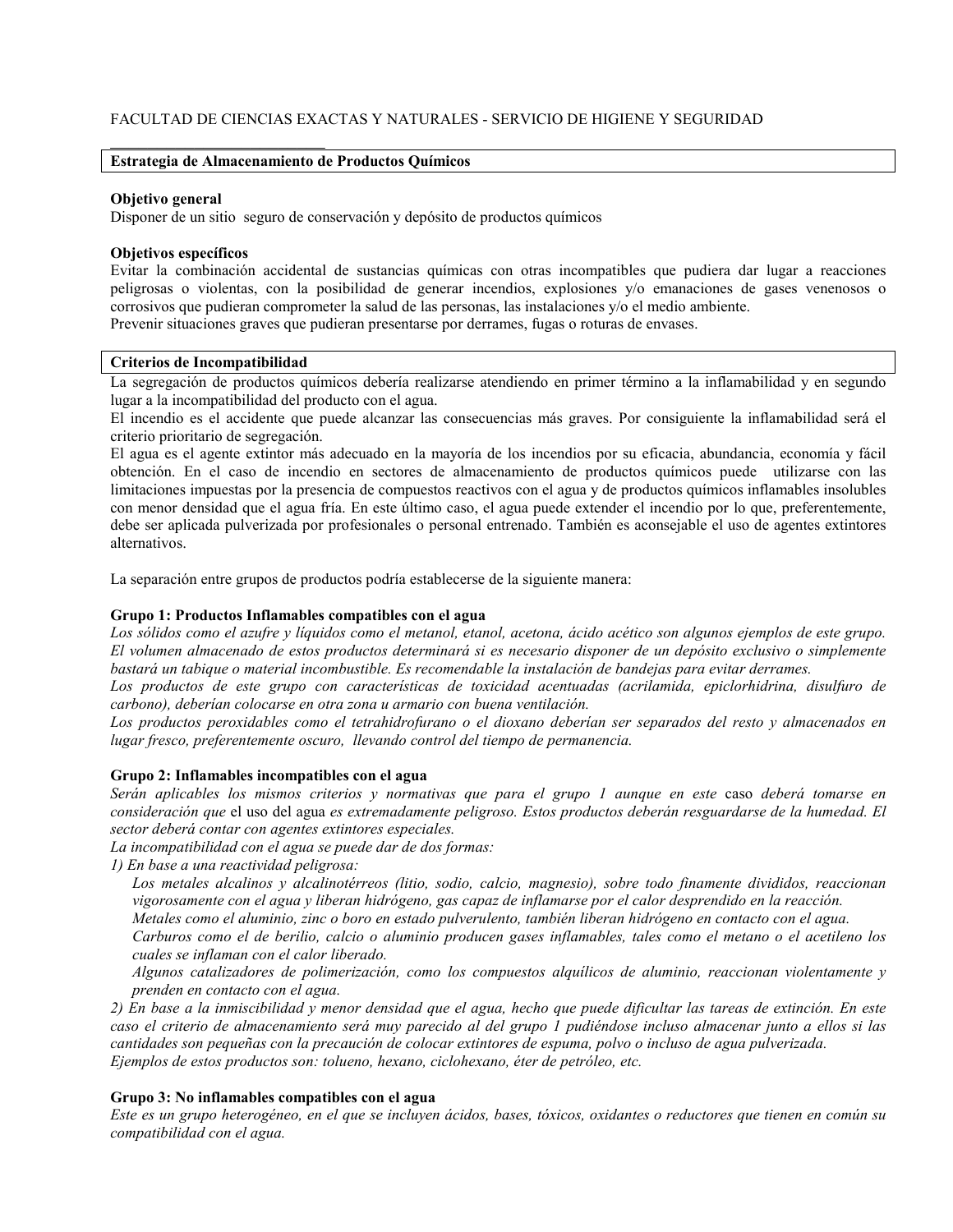Los tóxicos deben ser almacenados en lugares ventilados. Si alguno de ellos tiene una toxicidad muy manifiesta o es cancerígeno es aconsejable almacenarlo bajo llave como el cianuro sódico o el potásico, cloruro de bario, trióxido de arsénico, óxido de cadmio, etc.

Los ácidos, bases, oxidantes y reductores deben almacenarse por separado. Algunos ácidos inorgánicos tienen un efecto oxidante muy marcado por lo que deberán ser almacenados como oxidantes y alejarlos de productos y materiales combustibles.

Conviene separar sólidos y líquidos para evitar las mezclas en casos de roturas y derrames.

## Grupo 4: No inflamables incompatibles con el agua

Este grupo como el anterior es heterogéneo, con el agravante de que el contacto con agua produce reacciones peligrosas. Los subgrupos se constituirán como en el grupo 3, separando bases, ácidos, oxidantes, reductores y tóxicos.

## Grupo 5: Productos inestables a temperaturas superiores a las ambientales

Este grupo lo componen productos químicos que se tornan inestables a temperaturas moderadamente superiores a la ambiente. Por ejemplo, el peróxido de hidrógeno, sustancia oxidante fuerte, soluble en agua, que puede descomponerse violentamente por exposición a calor excesivo.

Para el almacenamiento de estas sustancias deberá asegurarse el alejamiento de fuentes de calor, y así podrán asimilarse al resto, en función de sus riesgos y compatibilidad con el agua.

## Grupo 6: Productos inestables o muy volátiles a temperaturas ambiente que necesitan un ambiente refrigerado

Este grupo requiere para su almacenamiento un frigorífico o una habitación fría, que posean las siguientes características: Interior libre de posibles focos de ignición y disposición de sistemas alternativo de suministro energético para el caso de fallo de la fuente principal de energía.

No almacenar productos inflamables estables en refrigeradores domésticos o asegurarse que éste no posea ningún elemento eléctrico en su interior.

## Grupo 7: Pirofóricos

Los pirofóricos arden espontáneamente en contacto con el aire y normalmente en contacto con el agua.

Cada compuesto pirofórico debe almacenarse en recipientes especiales, requiriendo, en muchas ocasiones atmósferas inertes y secas. Un ejemplo es el fósforo blanco.

# Grupo 8: Gases comprimidos, licuados o disueltos contenidos en botellas o botellones

Deben estar almacenados en lugares ventilados, ubicados en el exterior, alejados de toda fuente de ignición, colocados en posición vertical, debidamente protegidos para evitar su caída, separando físicamente los gases inflamables del resto y las botellas llenas de las vacías.

#### Almacenamiento de pequeñas cantidades

La estrategia de almacenamiento expuesta anteriormente es válida para todo tipo de almacenamiento aunque está orientada, fundamentalmente, al almacenamiento de cantidades importantes de un número variado de productos químicos. No obstante, existen drogueros de pequeñas cantidades de productos químicos variados.

En esta situación puede simplificarse la estrategia presentada anteriormente de esta manera:

- Los inflamables compatibles o incompatibles con el agua (en término de inmiscibilidad), separados del resto y almacenados en armario de seguridad en una zona ventilada y libre de focos de ignición.
- $\bullet$ Acidos fuertes
- **Bases** fuertes
- Oxidantes fuertes
- Reductores fuertes
- Tóxicos que no posean ninguno de los riesgos anteriores. En tal caso se almacenarán con el grupo de riesgo correspondiente. Los muy tóxicos carcinogénicos, bajo control.
- Gases, aparte, preferiblemente en el exterior.
- Productos químicos de especial peligrosidad (incompatibles con el agua, pirofóricos, etc.), almacenados en las  $\bullet$ condiciones preventivas necesarias.
- Resto de productos sin riesgo específico.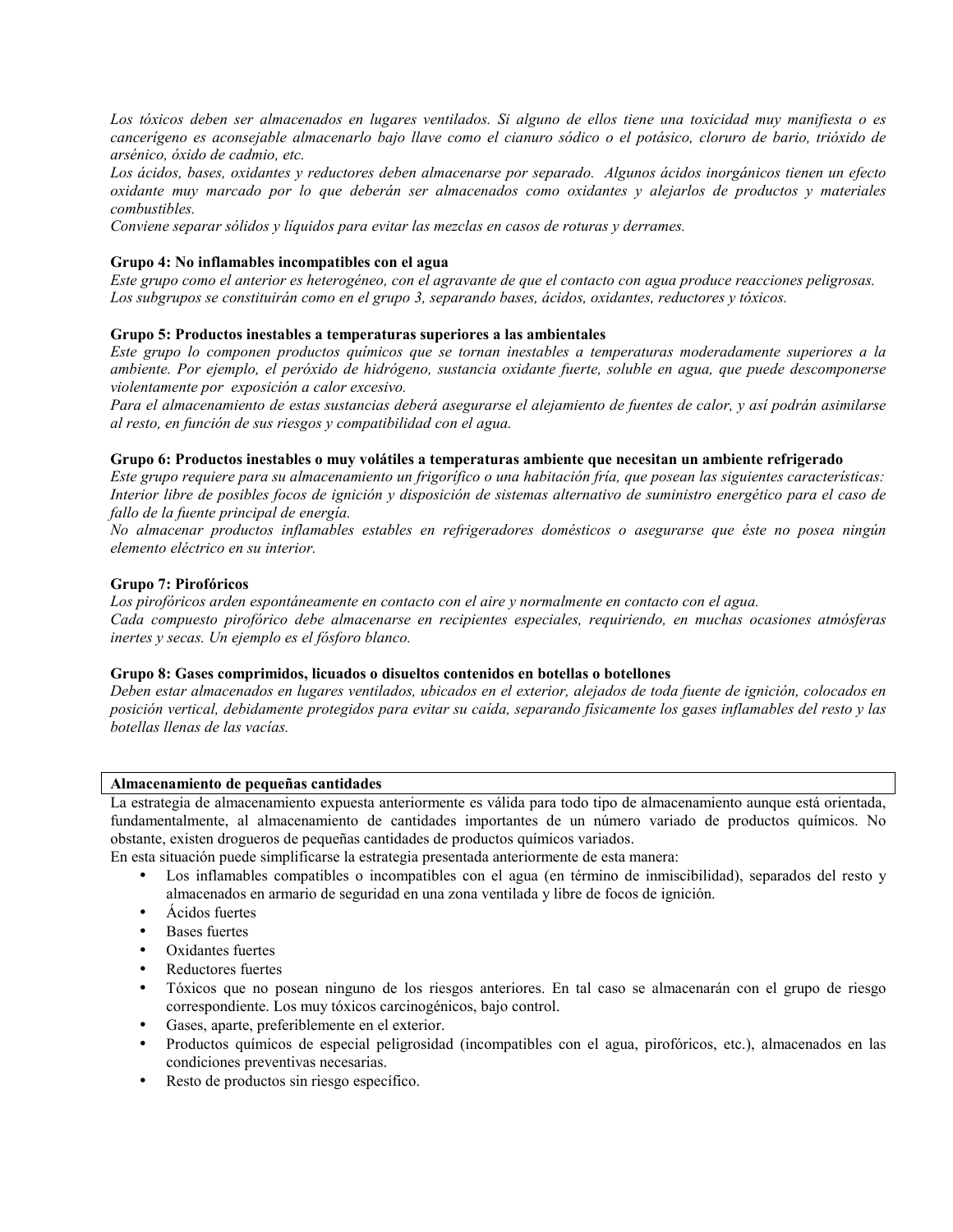## Criterios generales de incompatibilidad de productos químicos

Los productos químicos que pueden llegar a generar riesgos de importancia en su almacenamiento pueden separarse en nueve grupos:

| Inflamables             | Gases y/o vapores de solventes inflamables<br>que arden en presencia de aire u oxígeno.                                                                                                                       | Los líquidos inflamables o combustibles no se<br>pueden almacenar en heladeras convencionales.                                                                                                                                                                                                |
|-------------------------|---------------------------------------------------------------------------------------------------------------------------------------------------------------------------------------------------------------|-----------------------------------------------------------------------------------------------------------------------------------------------------------------------------------------------------------------------------------------------------------------------------------------------|
| Oxidantes               | Sustancias que generan oxígeno a<br>temperatura ambiente del almacén en el que<br>se conserven o por exposición al calor.                                                                                     | la no<br>deberán<br>conjuntamente<br>almacenarse<br>con<br>sustancias reductoras                                                                                                                                                                                                              |
| Reductoras              |                                                                                                                                                                                                               |                                                                                                                                                                                                                                                                                               |
| Corrosivas              | Ácidos y álcalis fuertes concentrados, y otras<br>sustancias que pueden provocar quemaduras<br>o irritación de la piel, las membranas<br>mucosas o los ojos, o que deterioran la<br>mayoría de los materiales | Mantener separados los ácidos fuertes de las bases<br>fuertes, situándolos lo más cerca posible del suelo y<br>en bandejas para recoger posibles derrames.                                                                                                                                    |
| Productos reactivos con | Producen reacciones violentas o liberan                                                                                                                                                                       |                                                                                                                                                                                                                                                                                               |
| el agua                 | productos altamente tóxicos, inflamables o<br>corrosivos.                                                                                                                                                     |                                                                                                                                                                                                                                                                                               |
| Tóxicos                 | de<br>almacenamiento<br>requieren<br>zonas<br>ventiladas, en especial los de alta volatilidad                                                                                                                 | Han de estar<br>separadas de inflamables<br>$\mathbf{V}$<br>combustibles. No deben almacenarse junto con<br>sustancias que desprenden gases<br>peróxidos,<br>inflamables al contacto con el agua, gases<br>comprimidos, licuados o disueltos, fertilizantes que<br>contengan nitrato amónico. |
| Peroxidantes            | Los peroxidables son productos que pueden                                                                                                                                                                     |                                                                                                                                                                                                                                                                                               |
|                         | formar<br>peróxidos inestables y deben<br>almacenarse en ambientes frescos y oscuros.                                                                                                                         |                                                                                                                                                                                                                                                                                               |
| Pirofóricos             | Entran en combustión en contacto con el aire<br>y en ocasiones con el agua; son necesarias<br>medidas especiales de confinamiento.                                                                            |                                                                                                                                                                                                                                                                                               |
| Gases comprimidos       | Además de los riesgos inherentes al<br>producto, plantean riesgos por la elevada<br>energía cinética que poseen al estar<br>comprimidos en un recipiente.                                                     |                                                                                                                                                                                                                                                                                               |

Los cinco primeros grupos dan lugar a reacciones fuertemente exotérmicas, liberando cantidades importantes de calor en forma violenta, incluso explosiva, si entran en contacto con productos incompatibles.

Las sustancias químicas deben almacenarse en sus envases originales, en lugares seguros, considerando sus riesgos inherentes, la incompatibilidad con otros productos químicos y las condiciones del ambiente (calor, fuentes de ignición, luz y humedad).

Cuando un producto presenta varios riesgos, debe realizarse una estimación de la severidad del riesgo, teniendo en cuenta cantidades totales almacenadas, el material y tamaño de los recipientes.

Un criterio para establecer la severidad del riesgo (de mayor a menor) sería:

1º Productos explosivos.

2º Productos comburentes.

- <sup>3°</sup> Productos inflamables.
- 4<sup>°</sup> Productos tóxicos.

5° Productos corrosivos.

6° Productos nocivos.

De esta forma, para la separación de los demás, los productos con riesgos múltiples se clasificarán en la categoría de mayor riesgo, para que las medidas para su separación sean más restrictivas.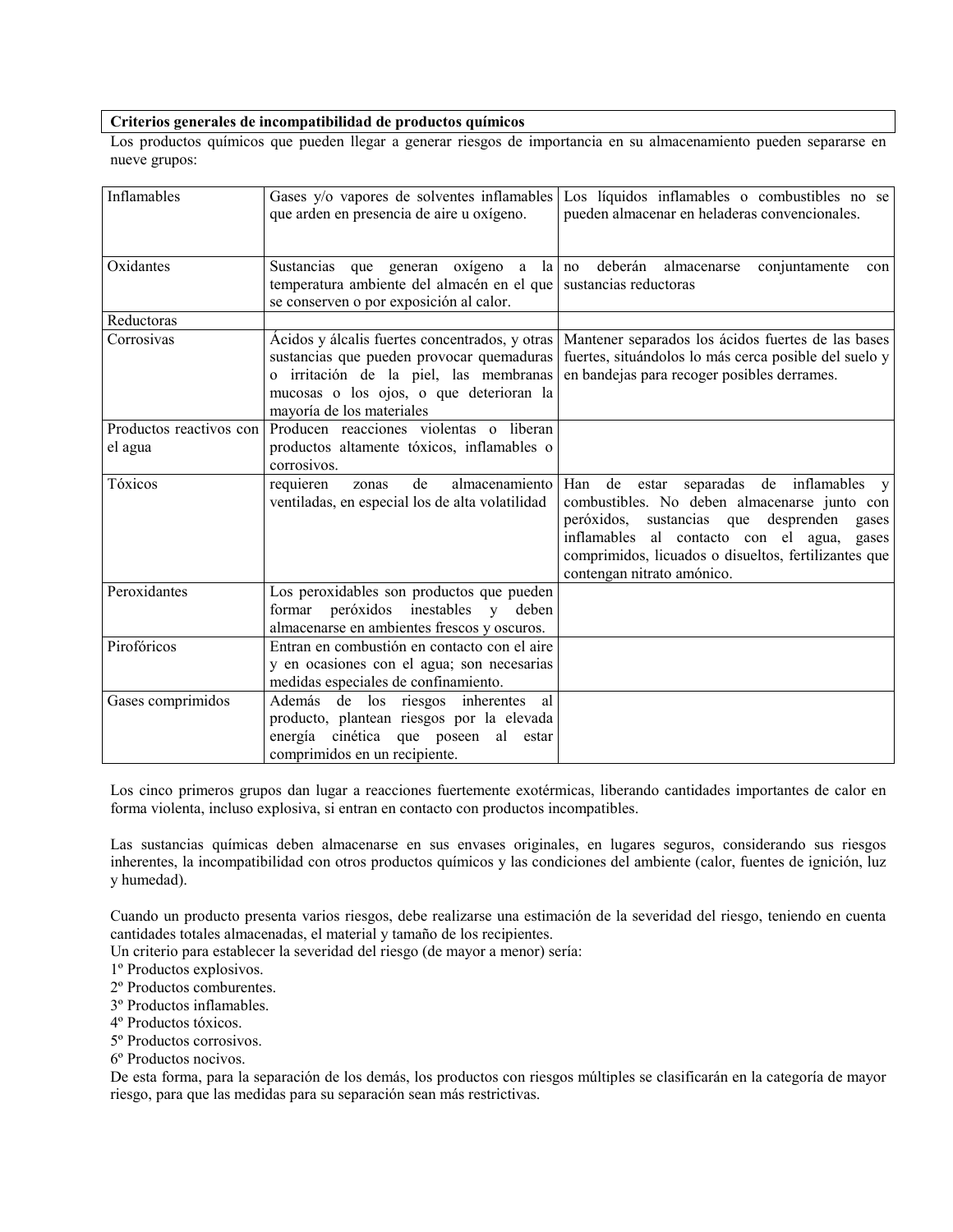## Seguridad en la Manipulación y Almacenamiento de Productos Químicos

Debe disponerse de instrucciones escritas de las prácticas de almacenamiento oportunas, así como de hojas de seguridad. La ubicación correspondiente a los distintos tipos de productos químicos debe ilustrarse en un plano del depósito. En un registro químico figurará la máxima cantidad permitida de todos los productos químicos en general y por clases. Los productos químicos almacenados serán examinados periódicamente, al menos, una vez al año. Aquellos cuva vida útil hubiera expirado, estuvieran deteriorados o se encontraran en recipientes con fugas deberán ser descartados en condiciones de seguridad. Se utilizará un sistema de gestión de existencias First In First Out ("primero en entrar, primero en salir"). Debe situarse una alarma de incendios en el interior o en las proximidades de las instalaciones de almacenamiento.

## Requisitos en materia de etiquetado

La etiqueta es un elemento esencial para la organización de los productos químicos almacenados.

Cuando ciertos productos peligrosos se recibieran en bidones o bolsas y volvieran a ser embalados, los nuevos envases deberán ser etiquetados, de manera que el usuario pueda identificar la sustancia química y reconocer de inmediato sus riesgos.

#### Sustancias explosivas

Se incluyen en esta categoría todas las sustancias químicas, productos pirotécnicos y cerillas que son explosivos per se, así como otras sustancias, como las sales metálicas sensibles que, por sí mismas, en ciertas mezclas o sometidas a determinadas condiciones de temperatura, choque, fricción o acción química, pueden transformarse y experimentar una reacción explosiva.

#### **Sustancias oxidantes**

Constituyen fuentes de oxígeno y, por tanto, son capaces de facilitar la combustión e intensificar la violencia de un incendio. Si los envases de los materiales oxidantes se han deteriorado, su contenido puede mezclarse con otras sustancias combustibles y provocar una ignición.

Es peligroso almacenar sustancias oxidantes potentes cerca de líquidos, aunque su punto de inflamación sea bajo, o de materiales inflamables, aunque lo sean sólo ligeramente. Resulta más seguro mantener todas las sustancias inflamables lejos del lugar en el que se conservan los oxidantes. El área de almacenamiento debe ser fresca, estar bien ventilada y tener una estructura ignífuga.

#### **Sustancias inflamables**

El hidrógeno, el propano, el butano, el etileno, el acetileno, el ácido sulfhídrico y el gas de carbón se encuentran entre los gases inflamables más comunes. Algunos como el cianuro de hidrógeno y el cianógeno son inflamables y tóxicos. Los materiales inflamables deben conservarse en lugares suficientemente frescos para evitar igniciones accidentales si los vapores se mezclan con el aire.

Los vapores de disolventes inflamables pueden ser más pesados que el aire y moverse a ras de suelo hasta una fuente de ignición distante. Es esencial la prohibición de fumar y de generar llamas desnudas en los lugares en que se manipulan o almacenan dichos disolventes.

Los bidones de seguridad portátiles son los recipientes más seguros para almacenar sustancias inflamables. Los volúmenes de líquidos inflamables superiores a 1 litro deben depositarse en envases de metal.

El área de almacenamiento debe situarse alejada de toda fuente de calor o de riesgo de incendio. Las sustancias altamente inflamables deben conservarse separadas de agentes oxidantes potentes y de materiales susceptibles de combustión espontánea. Cuando se almacenen líquidos de volatilidad elevada, deben instalarse aparatos y dispositivos eléctricos de iluminación de fabricación antideflagrante certificada y no se permitirá la generación de llamas desnudas en el lugar de almacenamiento o cerca de éste. Se dispondrá además de extintores de incendios y materiales inertes absorbentes como arena y tierra seca para su utilización en situaciones de emergencia.

Debe disponerse asimismo de extintores de incendios manuales. No debe permitirse fumar.

#### Sustancias tóxicas

Las sustancias químicas tóxicas deben conservarse en áreas frescas y bien ventiladas lejos de fuentes de calor, ácidos, humedad y sustancias oxidantes. Los compuestos volátiles deben almacenarse en refrigeradores que no generen chispas (-20 °C) para evitar la evaporación. Puesto que los envases pueden sufrir fugas, las salas de almacenamiento deben equiparse con campanas de evacuación de humos u otros dispositivos de ventilación local equivalentes. Los envases abiertos deben cerrarse con cinta u otro elemento obturador antes de su recolocación en la sala de almacenamiento. Las sustancias que pueden reaccionar químicamente entre sí deben mantenerse en ubicaciones separadas.

### Sustancias corrosivas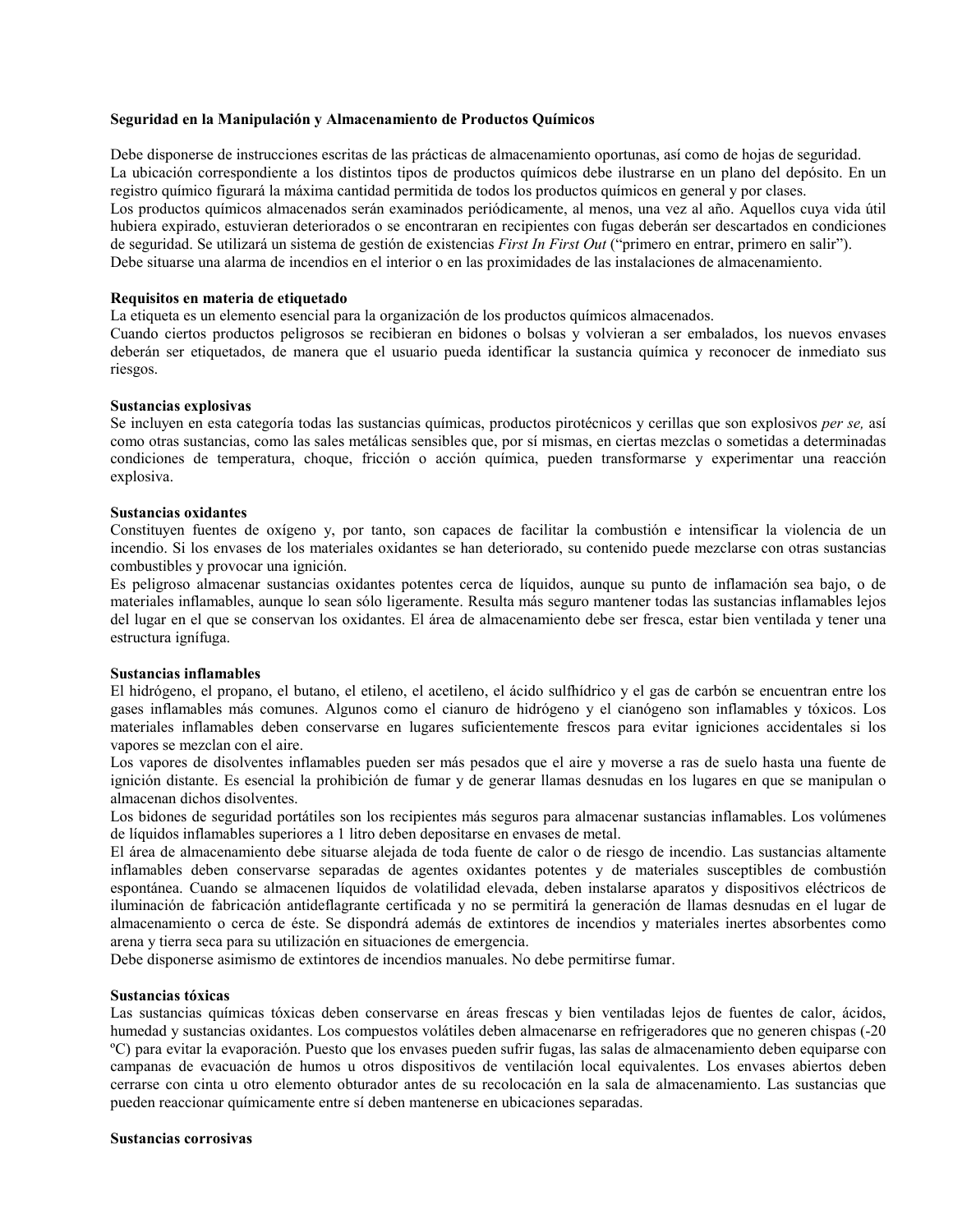Son ejemplos típicos el ácido fluorhídrico, el ácido clorhídrico, el ácido sulfúrico, el ácido nítrico, el ácido fórmico y el ácido perclórico. Estos materiales pueden dañar sus recipientes y propagarse en la atmósfera del área de almacenamiento; algunos son volátiles y otros reaccionan violentamente con la humedad, la materia orgánica u otras sustancias químicas. Los vapores de ácido pueden corroer los materiales estructurales y los equipos y ejercer una acción tóxica sobre el personal. Este tipo de sustancias deben mantenerse a baja temperatura, pero muy por encima de su punto de congelación, ya que un compuesto como el ácido acético puede congelarse a una temperatura relativamente alta, romper su envase y propagarse cuando la temperatura vuelva a superar dicho punto.

Asimismo, algunas sustancias corrosivas pueden tener otras propiedades peligrosas; por ejemplo, el ácido perclórico, además de ser sumamente corrosivo, constituye un potente agente oxidante capaz de causar incendios y explosiones. El Agua regia presenta tres características peligrosas: a) combina las propiedades corrosivas de sus dos componentes, el ácido clorhídrico y el ácido nítrico; b) es un agente oxidante muy potente, y c) una aplicación limitada de calor basta para dar lugar a la formación de cianuro de cloro, un gas de gran toxicidad.

No se utilizará una misma área para el almacenamiento simultáneo de compuestos de ácido nítrico y ácido sulfúrico.

En ocasiones, es necesario depositar líquidos corrosivos y tóxicos en envases especiales; por ejemplo, el ácido fluorhídrico debe conservarse en botellas de plomo, gutapercha o de ozokerita refinada. Puesto que este ácido interactúa con el vidrio, no debe almacenarse cerca de bombonas de este material o de barro que contengan otros ácidos.

Las bombonas que contengan ácidos corrosivos deben envasarse con diatomita (tierra de infusorios) u otro material inorgánico aislante eficaz.